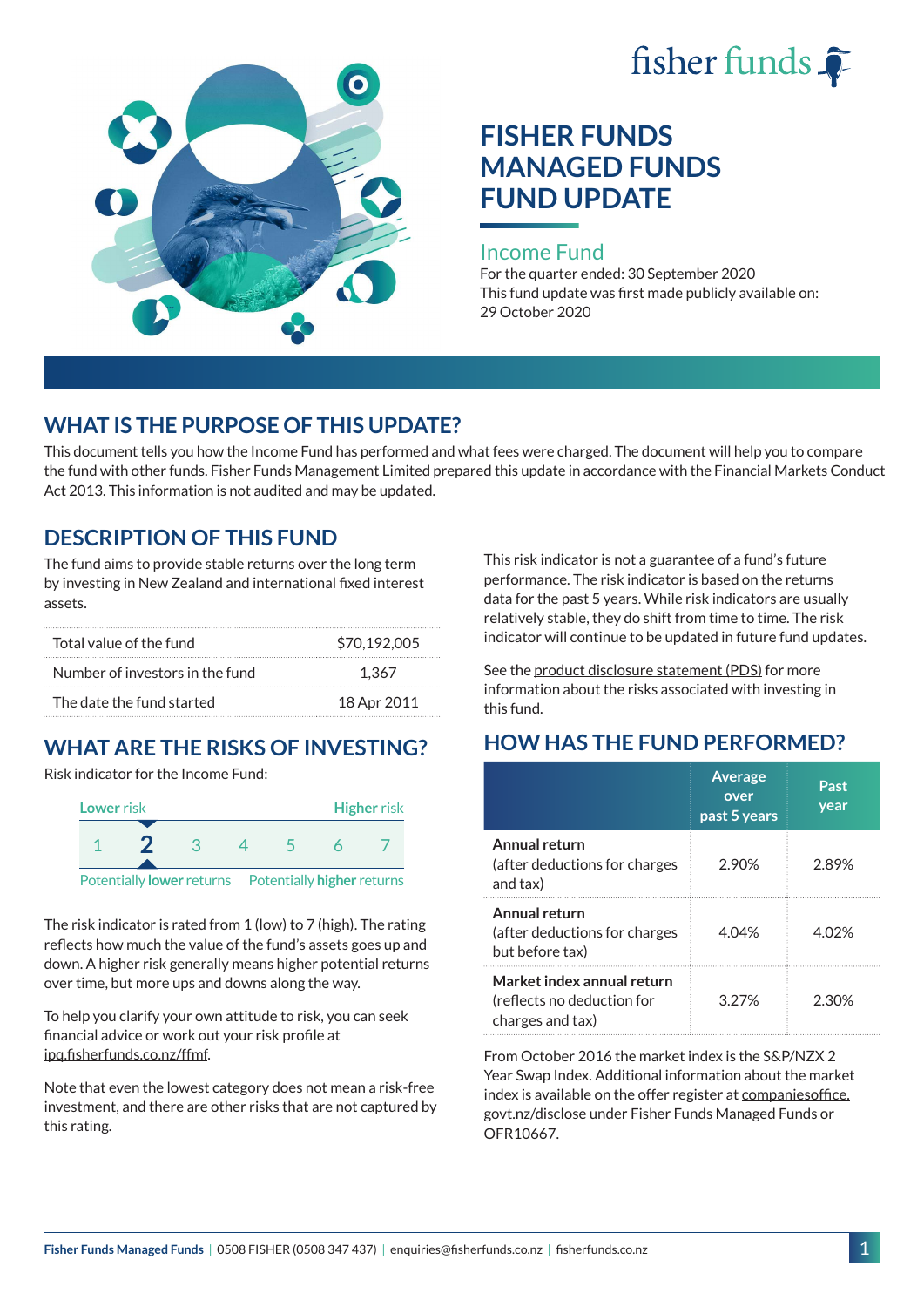# **ANNUAL RETURN GRAPH**



This shows the return after fund charges and tax for each year ending 31 March since the fund started. The last bar shows the average annual return since the fund started, up to 30 September 2020.

**Important:** This does not tell you how the fund will perform in the future.

Returns in this update are after tax at the highest prescribed investor rate (PIR) of tax for an individual New Zealand resident. Your tax may be lower. The market index return reflects no deduction for charges and tax.

#### **WHAT FEES ARE INVESTORS CHARGED?**

Investors in the Income Fund are charged fund charges that include GST. In the year to 31 March 2020 these were:

|                                                       | % of net asset value |  |
|-------------------------------------------------------|----------------------|--|
| <b>Total fund charges</b>                             | $1.03%$ <sup>1</sup> |  |
| Which are made up of:                                 |                      |  |
| <b>Total management and</b><br>administration charges | 1 0.3%1              |  |
| Inding:                                               |                      |  |
| Manager's basic fee                                   | 0.86%                |  |
| Other management and<br>administration charges        | 0.17 <sup>%</sup>    |  |
| <b>Total performance-based fees</b>                   |                      |  |

Small differences in fees and charges can have a big impact on your investment over the long term.

#### **EXAMPLE OF HOW THIS APPLIES TO AN INVESTOR**

Katie had \$10,000 in the fund at the start of the year and did not make any further contributions. At the end of the year, Katie received a return after fund charges were deducted of \$289 (that is 2.89% of her initial \$10,000). Katie did not pay other charges. This gives Katie a total return after tax of \$289 for the year.

## **WHAT DOES THE FUND INVEST IN?**

#### **Actual investment mix**

This shows the types of assets that the fund invests in.



#### **Target investment mix**

This shows the mix of assets that the fund generally intends to invest in.